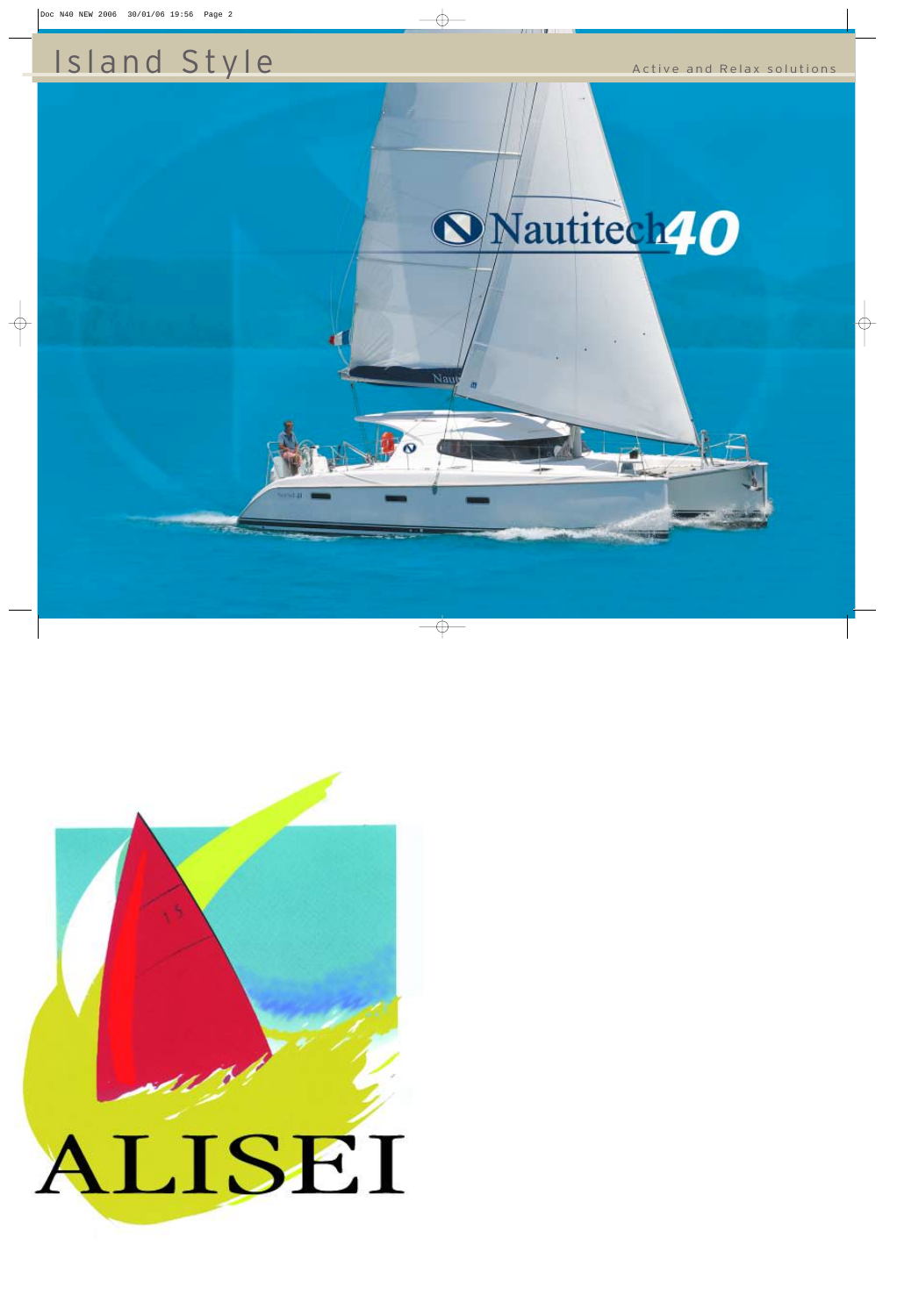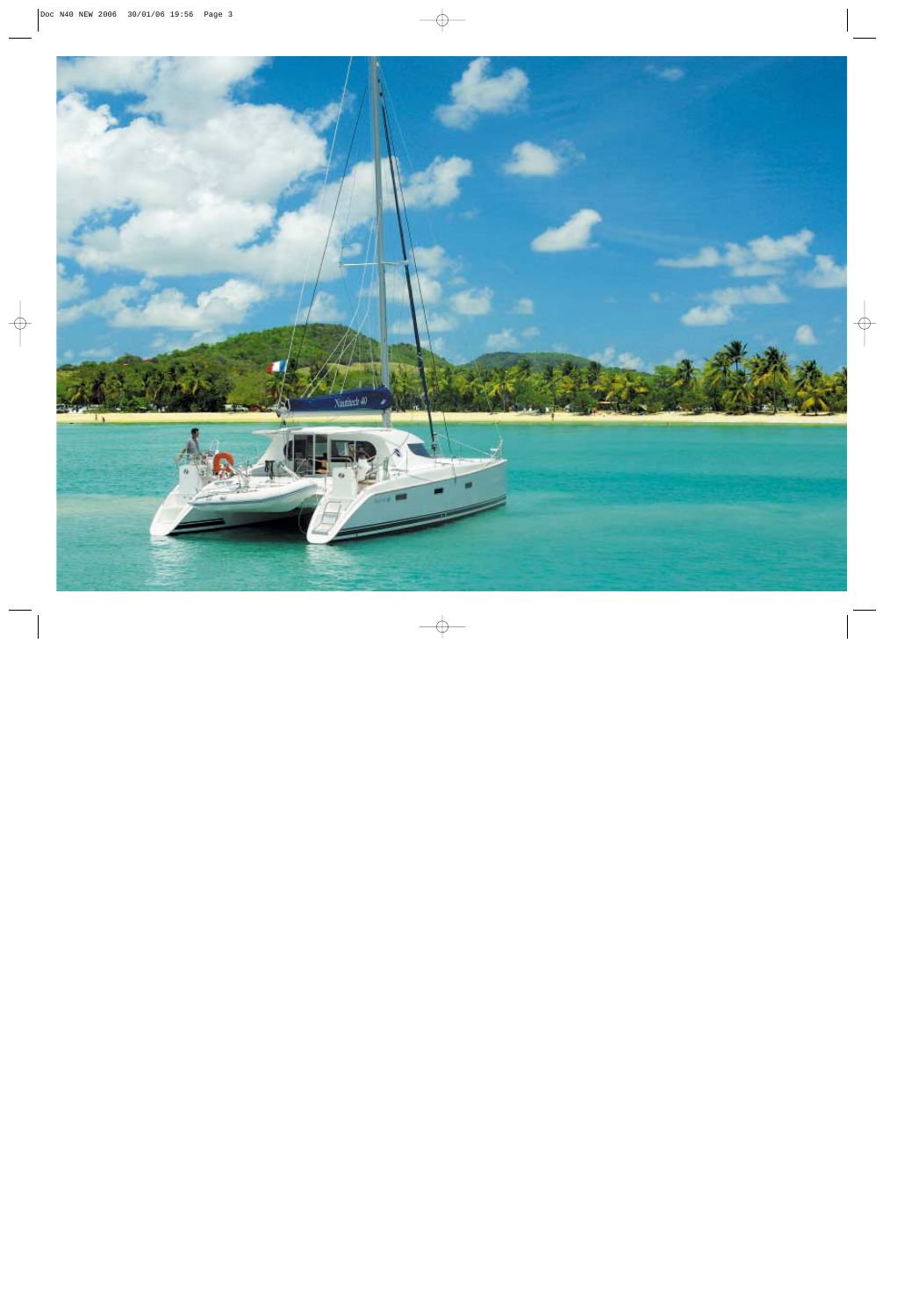![](_page_2_Picture_0.jpeg)

![](_page_2_Picture_1.jpeg)

# Un Design incomparable...<br>Incomparable design...

Depuis des années, les catamarans **Nautitech** sont synonymes de **qualité, performance** et **robustesse**. Le Nautitech 40 est fidèle à ces exigences.

A bord, tout a été pensé pour favoriser le plaisir, la sécurité et le confort en mer.

Le point fort du Nautitech 40 est la **qualité de sa carène**. Les coques offrent un juste compromis entre **habitabilité et vitesse**, l'accastillage haut de gamme permettant de tirer le meilleur parti du bateau à toutes les allures. Avec les barres à roues excentrées, les sensations à la barre sont intactes.

*For many years, Nautitech catamarans have been synonymous with quality, performance* and *strength*. *The Nautitech 40 adheres to the same requirements.*

*Everything on board has been conceived with a view to enhancing pleasure, safety and comfort when at sea.*

*The major strong point is the quality of the Nautitech 40's hull*. *Her hulls are a finely-balanced compromise between habitability and speed, the top-of-therange fittings, enabling the skipper to get the most out of the boat under any point of sail. Offset wheel helms give excellent sensations at the helm.*

![](_page_2_Picture_9.jpeg)

![](_page_2_Picture_10.jpeg)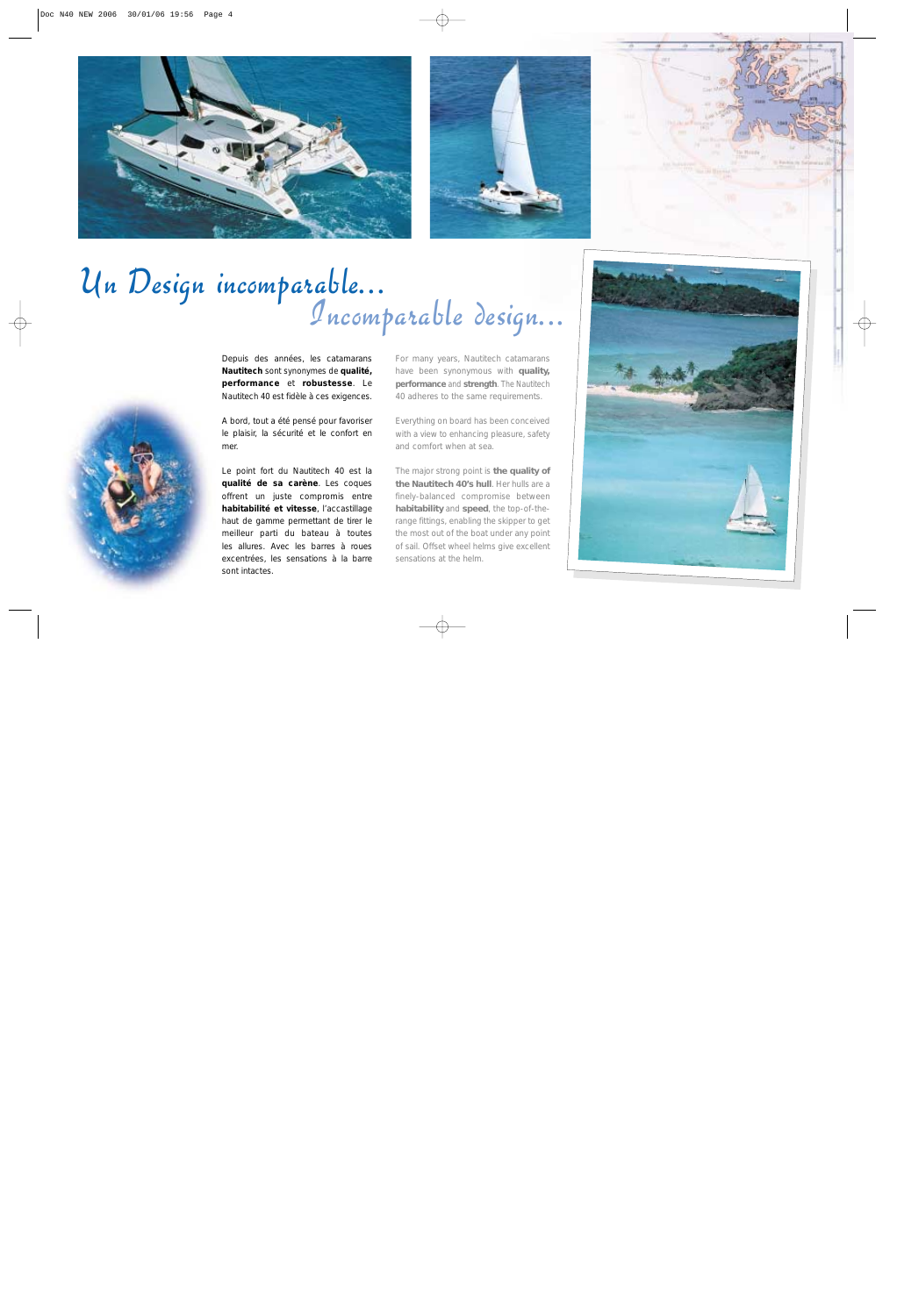![](_page_3_Picture_0.jpeg)

![](_page_3_Picture_1.jpeg)

![](_page_3_Picture_2.jpeg)

## Differences which make all the difference... Les différences qui font la différence...

![](_page_3_Picture_4.jpeg)

Principale innovation, **le roof-bimini rigide** protège l'ensemble du cockpit du soleil et des embruns. Son **panneau de toit coulissant** permet de moduler à volonté la luminosité et l'aération. Un plus en navigation comme au mouillage !

De l'espace, du volume… Le vaste **pare-brise panoramique** ouvre à 180 ° sur le large. Tandis qu'une astucieuse **baie coulissante** facilite la circulation du carré au cockpit.

**Elégance**, **performance** et **plaisir à la barre**… soyez les bienvenus à bord du **Nautitech 40** pour des croisières inoubliables.

*The main innovation is the rigid biminiroof, which protects the entire cockpit from sun and seaspray. A sliding roof panel enables as much light and air in as you wish. Appreciable both underway and at anchor !*

*Space and volume. The vast panoramic windshield affords a 180° view out to sea, whilst an sliding picture window makes it easy to move from the saloon to the cockpit.*

*Elegant, high-performance and a pleasure to helm. Welcome on board the Nautitech 40 for some unforgettable cruising.*

![](_page_3_Picture_11.jpeg)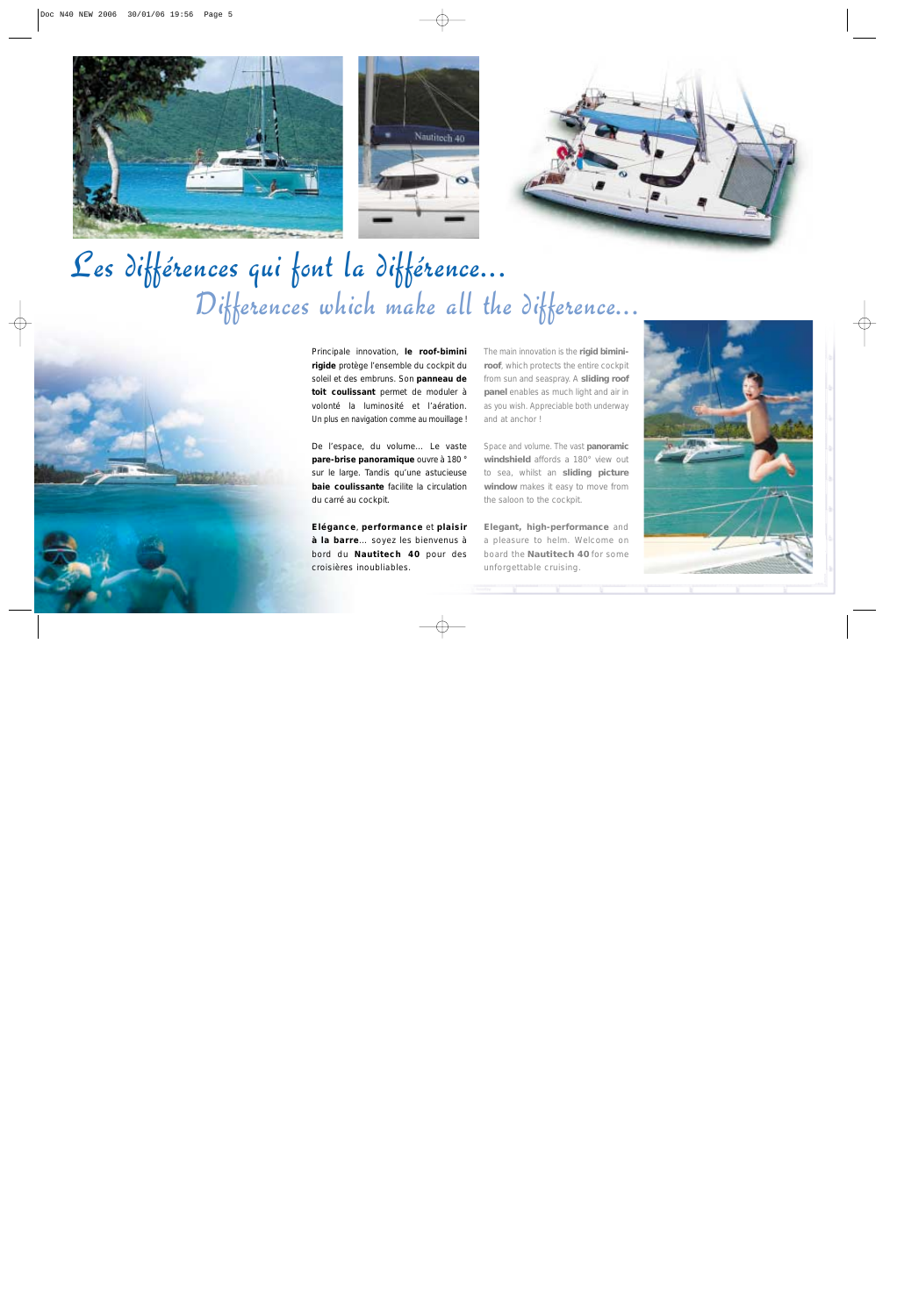![](_page_4_Picture_0.jpeg)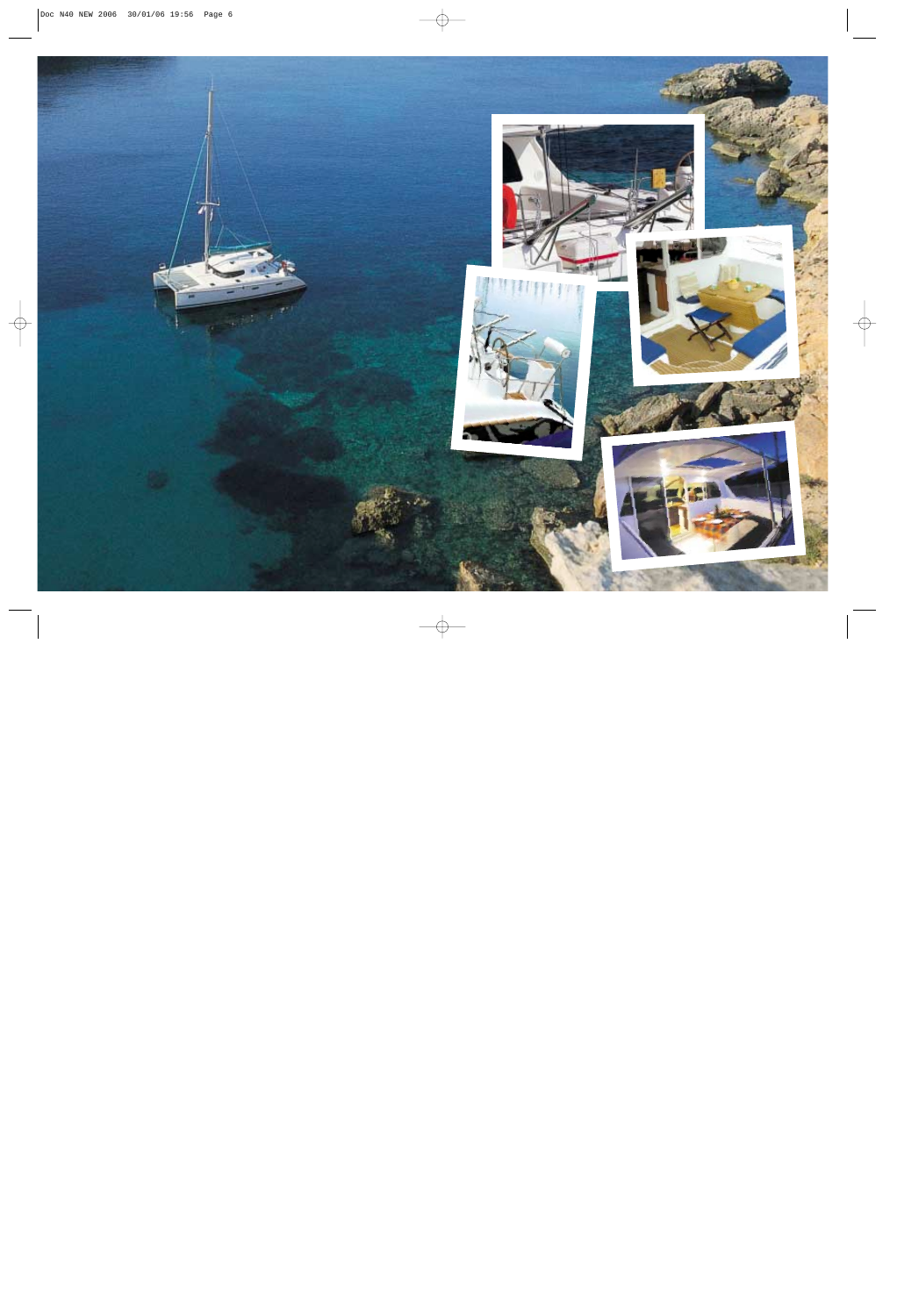![](_page_5_Picture_0.jpeg)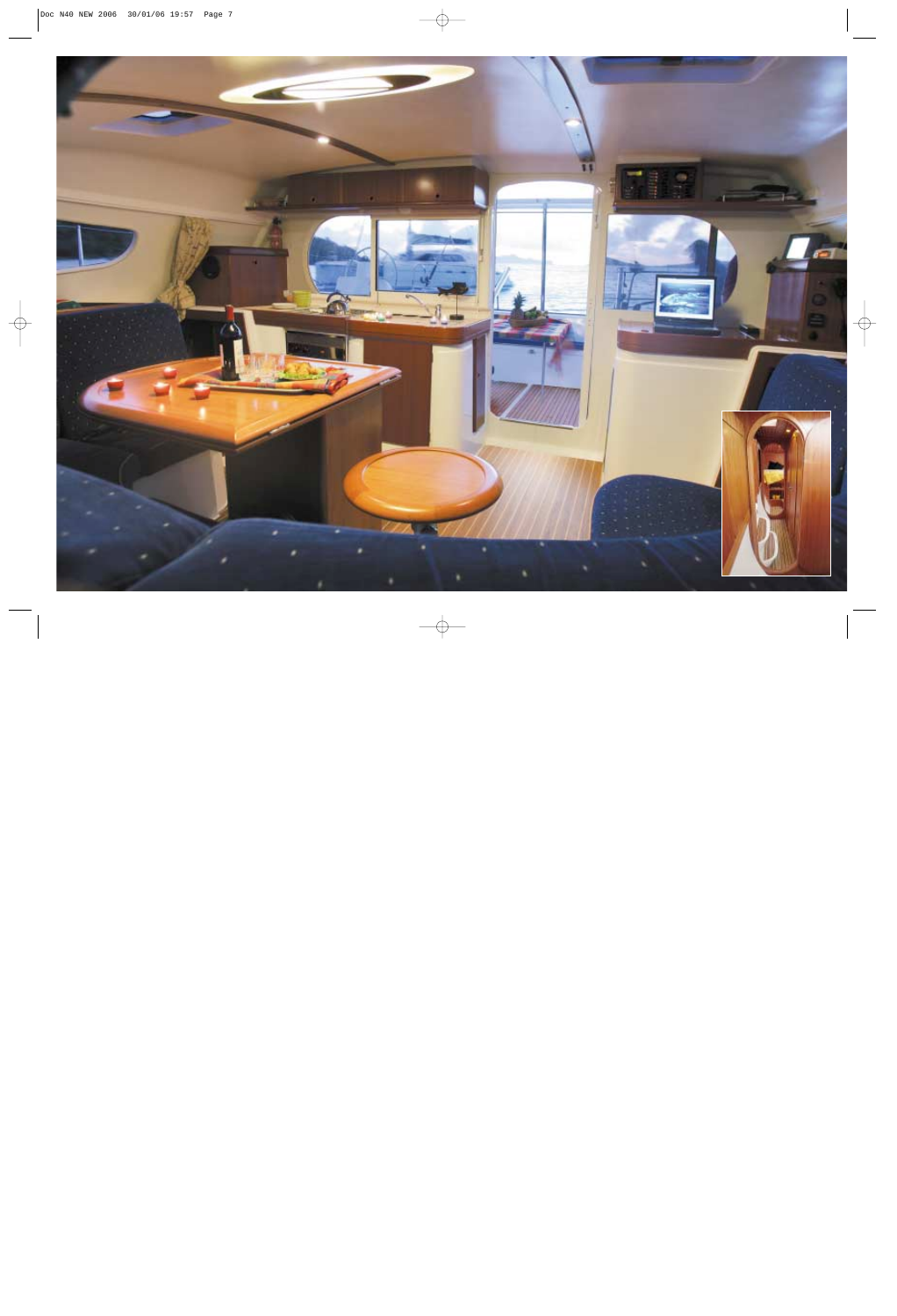![](_page_6_Picture_0.jpeg)

Du côté des aménagements, la lumière domine. Les essences de bois exotiques apportent **chaleur** et **douceur**. Equipée d'un **grand volume froid**, la cuisine aux multiples rangements **dessert facilement l'intérieur comme l'extérieur**. Accueillant réellement jusqu'à dix personnes, le **vaste carré** central peut se transformer en un clin d'œil en salon **avec table basse**… Quant aux descentes dans les coursives et les cabines, elles montrent la **minutie du travail réalisé par les ébénistes**.

![](_page_6_Picture_2.jpeg)

Espace et confort... *Daylight is omnipresent inside. Exotic wood essence adds warmth and visual harmony. Spacious cold storage and numerous stowage areas in the galley serve both the inside and the outside. Genuinely able to accommodate up to ten people the vast central saloon transforms in the twinkling of an eye into a comfortable sitting room with a coffee table…* 

*The companionways leading down below to the passageways and cabins demonstrat the minutia of the work carried out by the cabinet makers.* 

![](_page_6_Picture_5.jpeg)

![](_page_6_Picture_6.jpeg)

![](_page_6_Picture_7.jpeg)